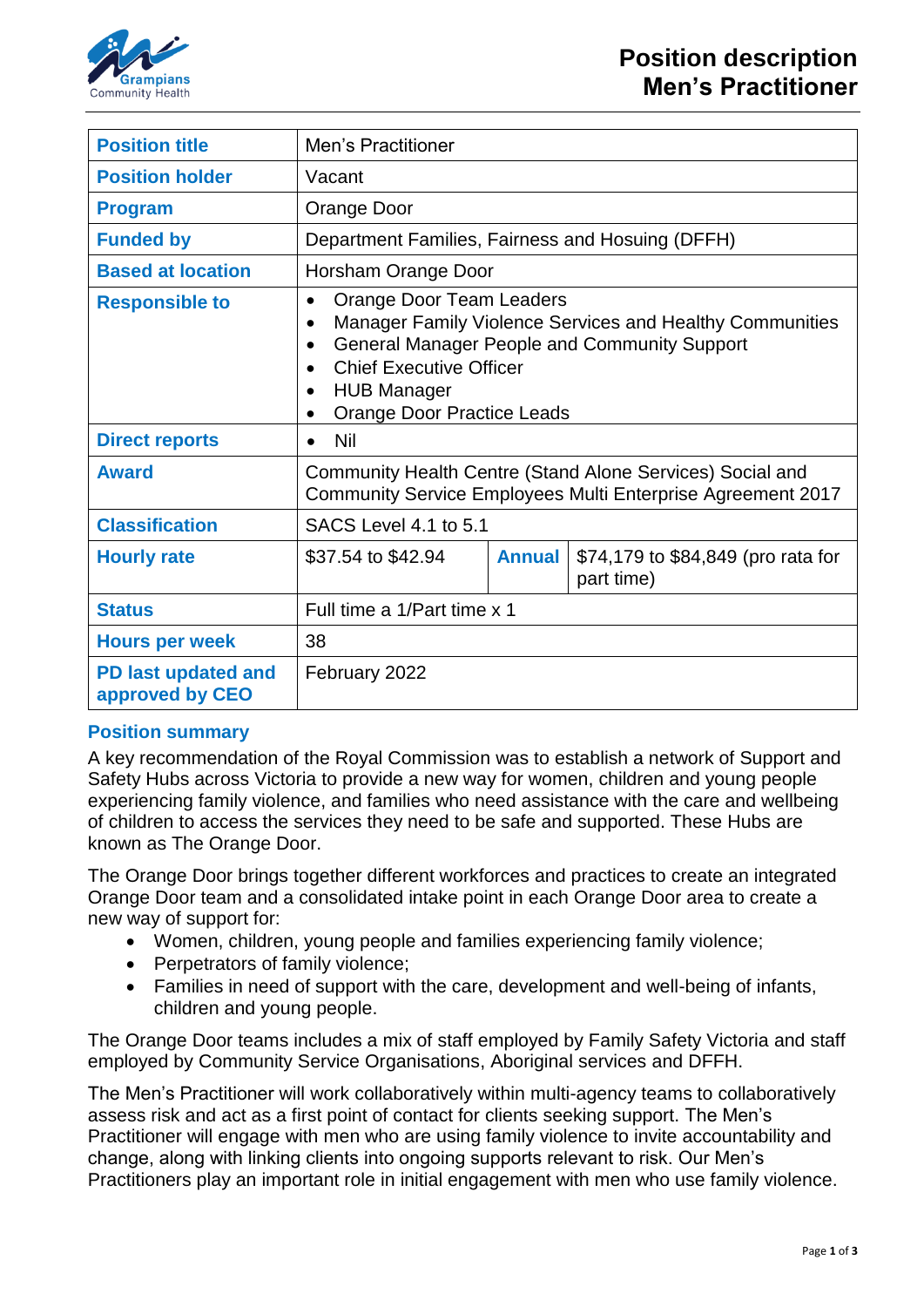

# **Key responsibilities**

- 1. Engage with men who use family violence this may include men who feel resistant, indifferent or positive towards support.
- 2. Respond to all police referrals, self-referrals and referrals from other community service or support organisations to support perpetrators of family violence and increase the safety for victim survivors and their children.
- 3. Use collaborative dialogue that invites accountability for their behaviour, change in violence supporting attitudes and prioritises safety for victim/survivors.
- 4. Provide information and support to perpetrators of family violence.
- 5. Deliver screening and triage, assessment, crisis responses, service planning and targeted interventions consistent with the Integrated Practice Framework of the Orange Door.
- 6. Ensure access and advocacy for service users to relevant services such as cultural support, family violence related services, housing, income security, legal assistance, financial management, parenting support, children's support services and health issues, providing some of these services where necessary.
- 7. Work collaboratively within a multidisciplinary team, including victim/survivor and child well-being services, to assess risk and safety plan accordingly.
- 8. Participate in shared care planning, collaborative risk assessment and management and triaging within the Orange Door.
- 9. Work collaboratively and cooperatively with the staff and organisations that develop the Orange Door team.
- 10. Follow direction and utilise the support from the Practice Leaders and Team Leaders within the Orange Door.
- 11. Provide a point of contact for secondary consultation, advice and information.
- 12. Adhere to relevant frameworks including the Family Violence Information Sharing Scheme, standards, policies and procedures of the Support and Safety Hub.
- 13. Contribute to the review, development and implementation of systems, policies and procedures to build and enhance the Orange Door model.
- 14. Critically reflect on own practice and engage in individual and group supervision.
- 15. Provide supervision and support to students as required.
- 16. Other duties commensurate with current skills and experience as agreed with the Team Leader, Manager, General Manager or the Chief Executive Officer.

## **Key selection criteria**

## **Qualifications**

- Bachelor of Social Work or other equivalent qualification OR
- Willingness to work towards the minimum qualifications [https://www.vic.gov.au/mandatory-minimum-qualifications-specialist-family-violence](https://www.vic.gov.au/mandatory-minimum-qualifications-specialist-family-violence-practitioners)[practitioners](https://www.vic.gov.au/mandatory-minimum-qualifications-specialist-family-violence-practitioners)

### *Mandatory:*

Experience working with men who use family violence.

#### *Desirable*

- Graduate/Post Graduate qualifications in Men's Family Violence.
- Understanding of the Orange Door service model and vision.